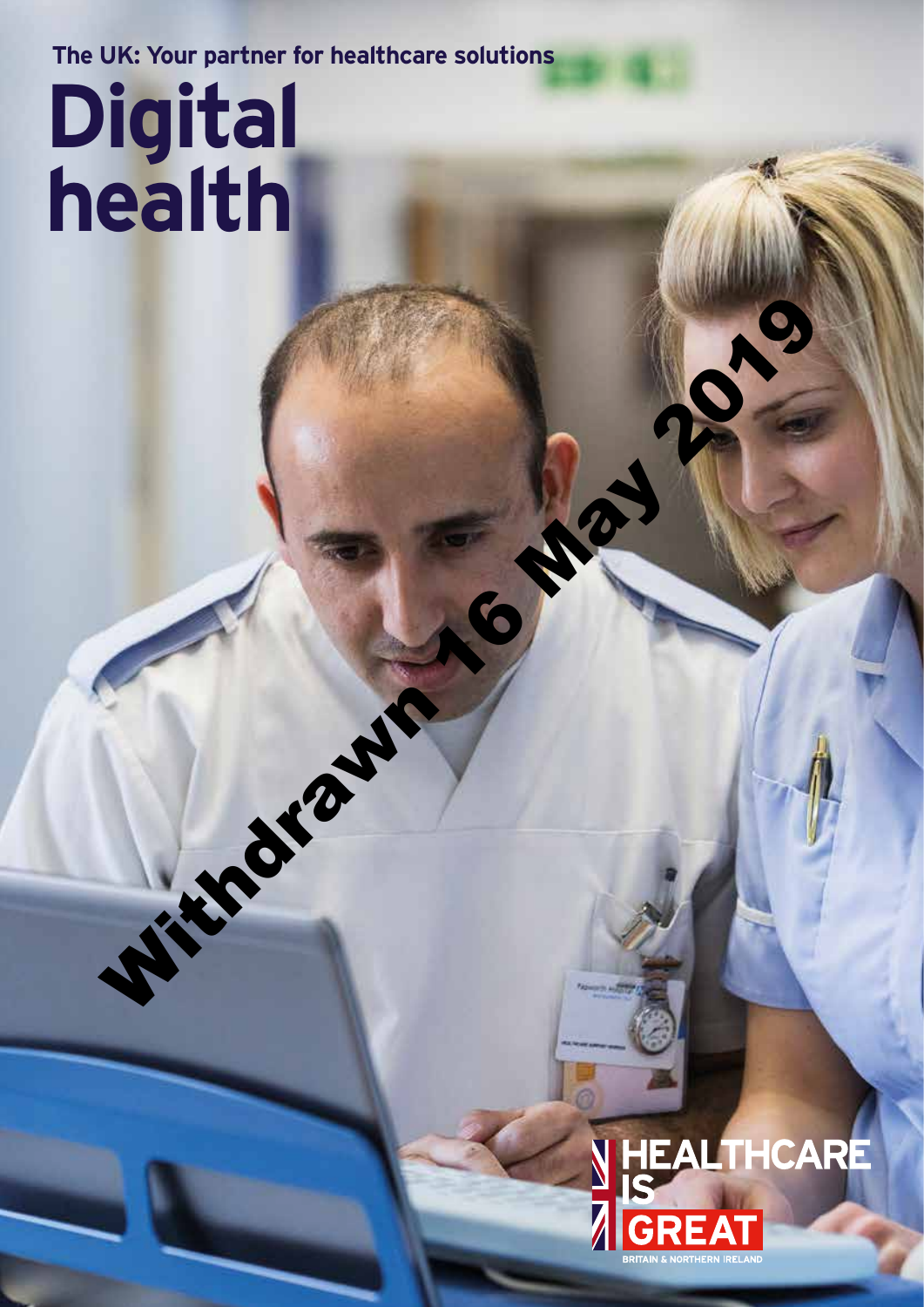$\mathbf{N}$  is  $\mathbf{Z}$ 



# **Healthcarel C**

### **The vital partner in global health**

The UK is internationally renowned for delivering excellent healthcare. Our National Health Service (NHS) is the world's largest integrated health system. It has provided high-quality services for nearly 70 years, supported by academia and innovative commercial healthcare companies. This partnership creates breadth and depth of expertise that no other country can match.

This brochure is one of a set of five that explains the benefits  $y$ gain by partnering with UK healthcare organisations. The full comprises:

Healthcare UK is your route to accessing this expertise. Whatever type of health facility, service or training programme you are planning, we can bring together the right UK organisations to meet your needs.

To find out how you can draw on  $\mathbb{R}^n$  reading to extend, improve and transform healthcare provision in your country, contact Healthcare UK:

Our position in government gives us an excellent platform to support and promote international collaborations, working with UKTI's international network of offices in 107 markets around the world. As a joint initiative between the UK Government's Department of Health, the NHS and UK Trade and Investment (UKTI), we connect UK expertise to business opportunities, drawing on our broad network across the NHS, the private sector and academia.

- Education and training
- Infrastructure for health
- Digital health
- Clinical services
- Health systems development.

Call: **+44(0) 20 7215 5000** Email: **healthcare.uk@ukti.gsi.gov.uk** Visit: **www.gov.uk/healthcareuk**

l of Health





## **Contents**

 $16^{10^{10^{10^{\circ}}}}$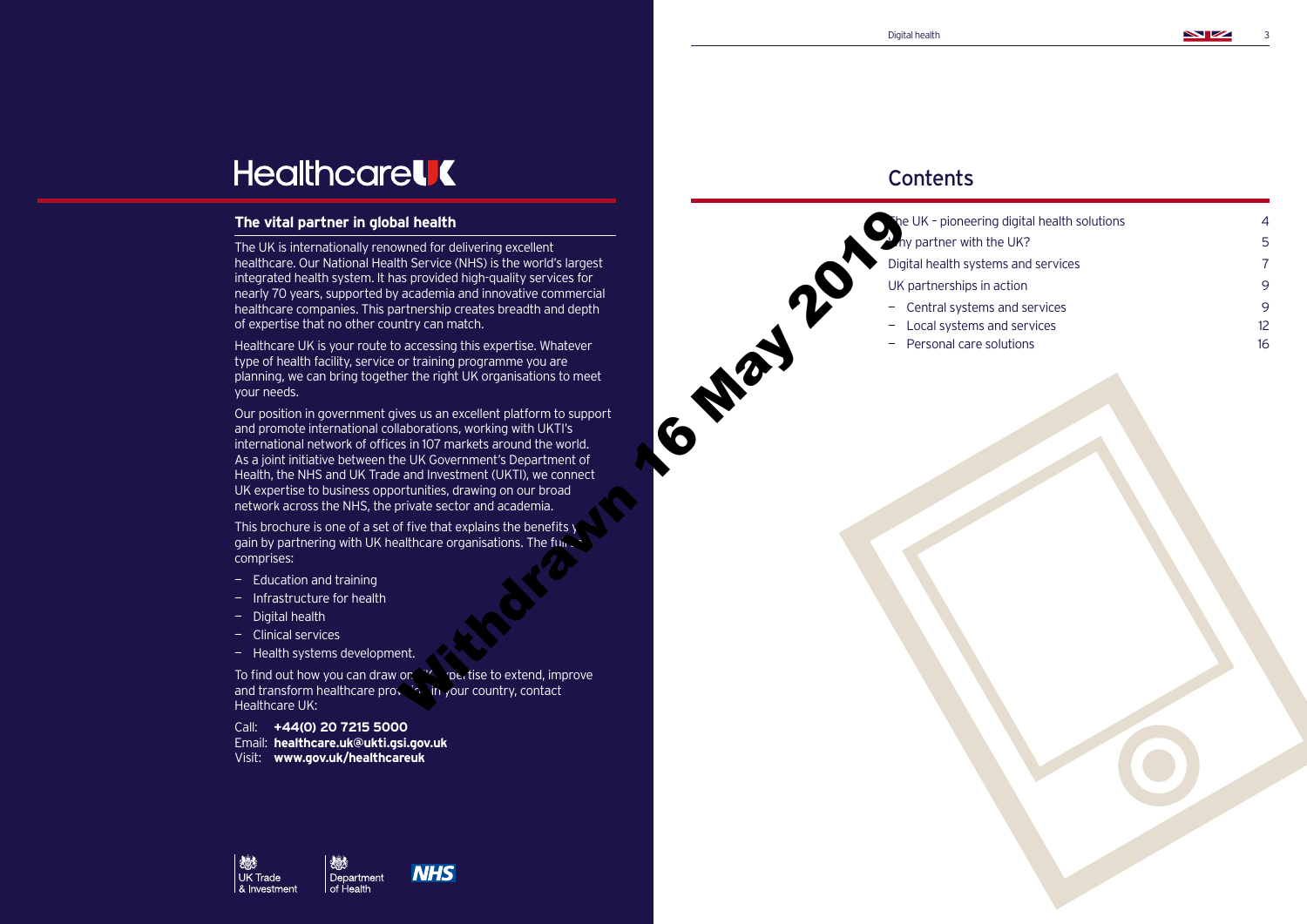## The UK – pioneering digital health solutions

Digital health has a crucial role to play in improving the reach, impact and efficiency of modern healthcare. The UK healthcare sector recognised this more than 30 years ago, and now develops some of the most sophisticated systems in the world for tracking, managing and delivering patient-centred services. If you are looking to digital health to improve access, reduce costs and raise quality, the UK has the expertise to make this happen.

Partnering with our digital health sector means your patients will benefit from tried and tested technology in areas such as telecare, telehealth, mHealth and eHealth. UK expertise can:

- bring care closer to home and out of the hospital
- empower patients to take control of their health
- reach out to communities in sparsely populated areas
- give clinicians, managers and researchers the tools to plan and deliver care and develop more effective treatments
- improve efficiency through the seamless transfer and analysis of vital information.

The simplest way to access this expertise is through Healthcare UK, the UK Government's specialists in international healthcare<br>partnership working. partnership working.

This leading position has grown out of a unique environment for collaboration and innovation. Academics and clinicians from world-renowned institutions work with policy makers and dynamic private sector technology companies. These partnerships can access the vast resources of the National Health Service (NHS), the largest unified healthcare system in the world. Tap into UK expertise and you access a rich network with the capability to transform your healthcare delivery.

## Why partner with the UK?

he UK is at the forefront of transforming healthcare services using digital solutions to prevent and manage chronic illnesses more effectively, and motivate patients to participate in their own long-term care. This is not just our assessment – in 2014 the Commonwealth Fund rated the NHS as the most efficient health system out of 11 countries studied, due in part to the widespread and effective use of health information technology.\*

## **Telecare and telehealth**

*services use technology to help people live more independently – for example by using alarms and health monitoring devices.*

## **mHealth**

*uses mobile technology to improve access to information and deliver health and diagnostic services.* 

## **eHealth**

*uses the analysis of large datasets to aid clinical decision making, service management and medical research.*

> \* Mirror, Mirror on the Wall, 2014 Update: How the U.S. Health Care System Compares Internationally. Davis, Stremikis, Squires and Schoen, The Commonwealth Fund 2014.

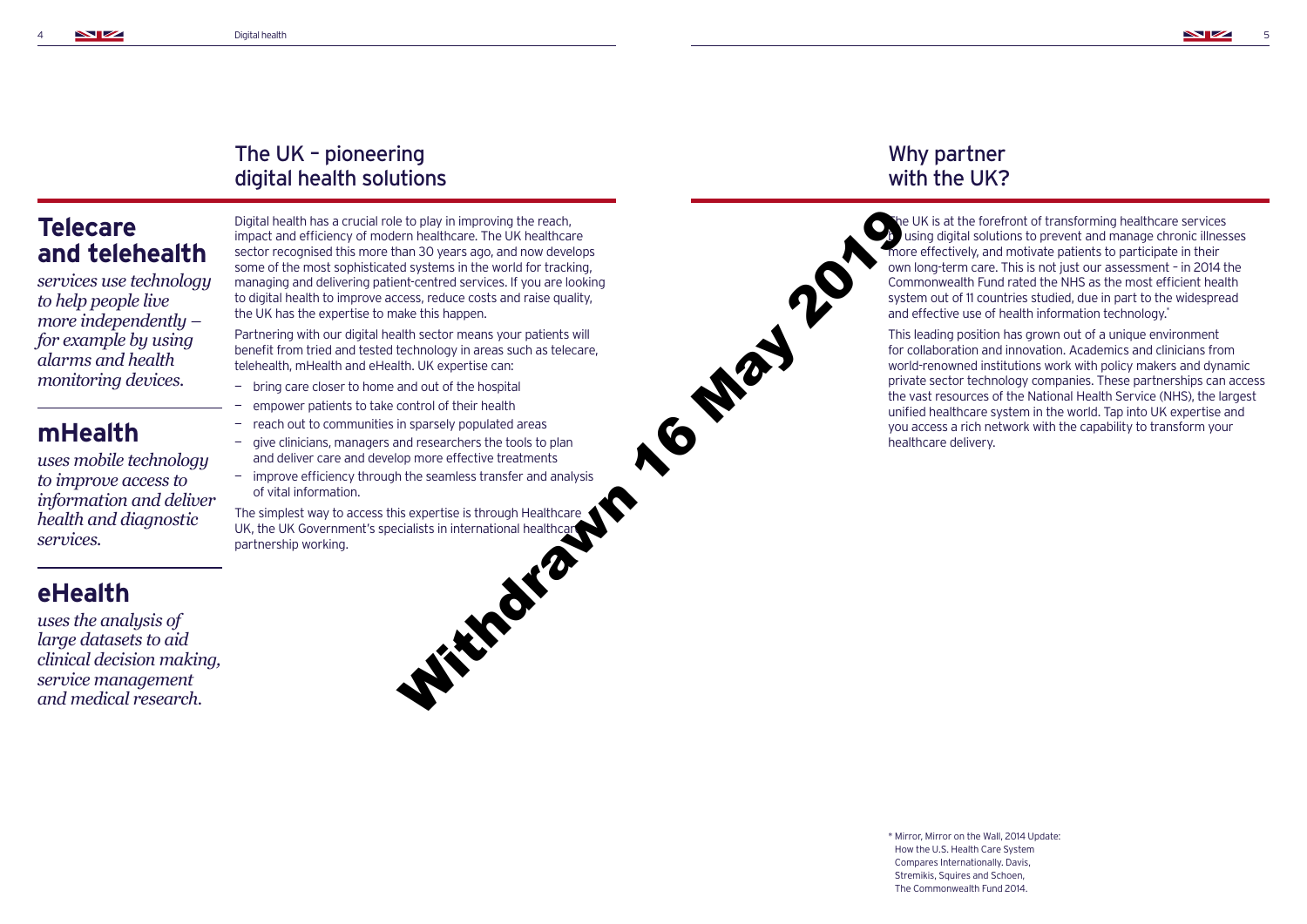**NTIZ** 

# Digital health systems

nere are organisations in the UK that can support all types of ital health solutions. These capabilities can be broken down

# and services

— Central systems and services work at a national or regional level to facilitate the entire digital health ecosystem. No matter where patients need treatment or what services they are referred to, their records can be accessed via a unique patient identifier. The data generated by these systems can be used to monitor service performance and plan health delivery according to demand. — Local systems and services operate at the point of care, for

- nto three categories.
	-
	- specialist services.

**May 2019** 

 $\equiv$ need for action.

example primary care record systems. Connectivity between different systems means a more efficient service for patients, aided by tools that support clinical decision making and service planning and delivery. Local systems can also facilitate the use of telemedicine as a cost-effective way to extend the reach of

Personal care solutions and services are used by individual patients as part of the increasing trend towards self-care in a mobile-internet world. They include technology that empowers patients to monitor, diagnose and treat themselves. Remote monitoring, symptom checking and problem identification solutions automatically alert healthcare professionals to the

*Plymouth University is leading the EU- funded ALIZ-E project to develop social robots to help children with diabetes.*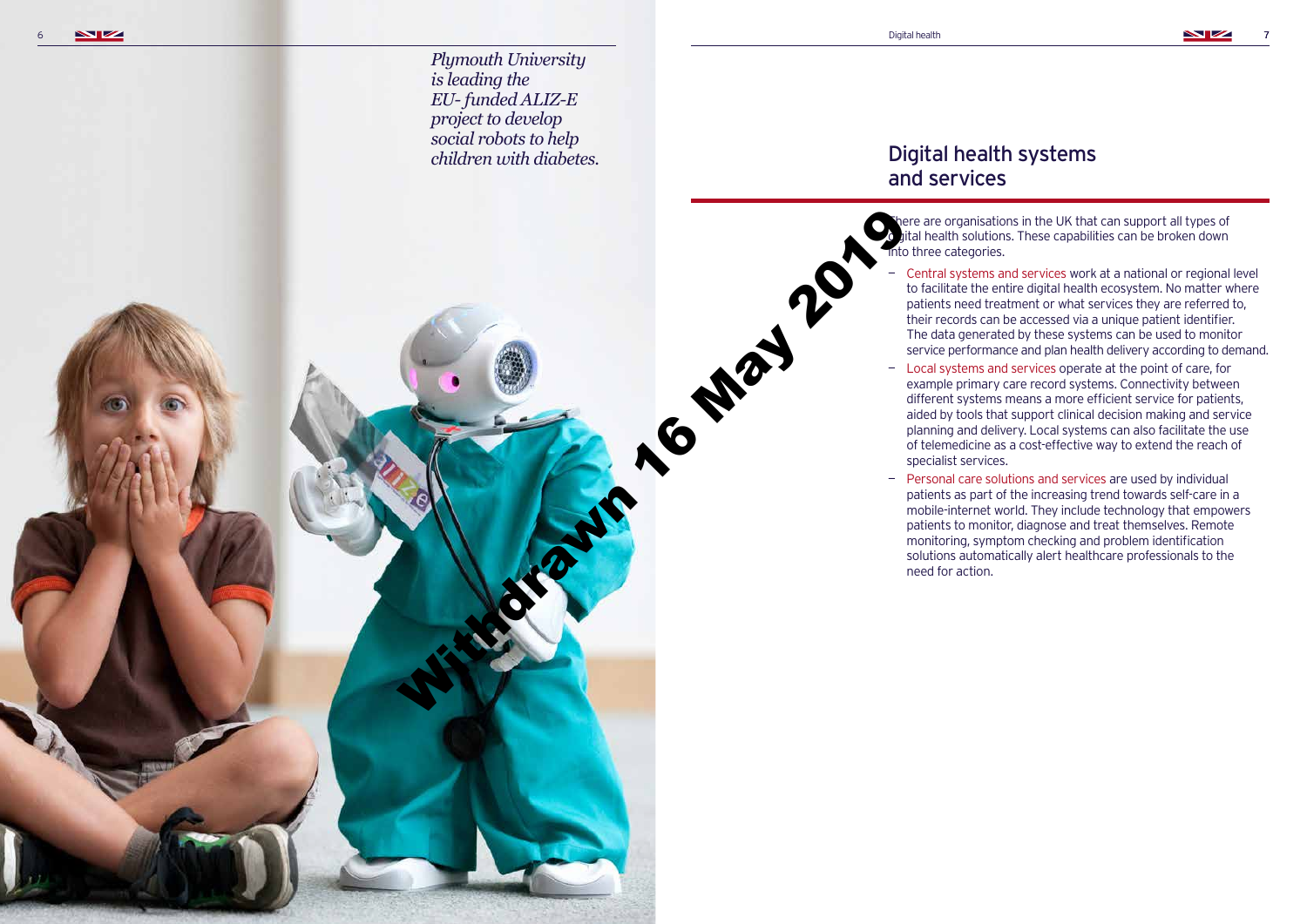## Central systems and services

To appreciate how UK digital health expertise can improve the e ficiency of your health services at a national or regional level, consider its profound effect on our National Health Service. The NHS is a pioneer in the development of a single, comprehensive and instantly accessible and analysable database (known as 'N3'). The NHS in England is working to become paperless by 2018, making it the most modern digital health service in the world.

### **NHS Spine: one of the largest public healthcare platforms**

## **in the world**

The NHS is a pioneering user of the single centralised healthcare database. The NHS Spine handles more than 150 million transactions every month from healthcare settings in a country where 100% of doctors' practices are computerised. The Spine integrates national databases to hold details of all people registered to use the NHS in England. The Patient Demographics Service is a component of the Spine and provides a single source of demographic information including NHS number, name, address and date of birth.

*"By March 2015, everyone who wants it will be able to get onli access to their GP record as well as book appointments with their GP and order repeat prescriptions online."* With the Contract of the Contract of the Contract of the Contract of the Contract of the Contract of the Contract of the Contract of the Contract of the Contract of the Contract of the Contract of the Contract of the Contr

Developing the NHS Spine required the prime contractor for the project, BT Global Services, to manage teams from more than ten major IT organisations across multiple time zones. The contract is one of the largest IT programmes in the world, consuming over 15,000 man-years of effort to date.

### **Big data for research and public health development**

The NHS uses the huge amount of data it generates as a powerful tool to support healthcare delivery, public health policy and medical research. Analysis of this rich dataset enables:

- 
- manage and treat illness
- monitoring of disease spread
- streamlining of care pathways to reduce inefficiencies
- 
- 
- identification of patterns of disease
- identification of the most effective ways to prevent,
	-
- fairer and more efficient allocation of resources
- identification of the best way to meet local community needs.

**1 million** 

**images**

*are stored on the N3 network every* 

*single day.*

The NHS Mandate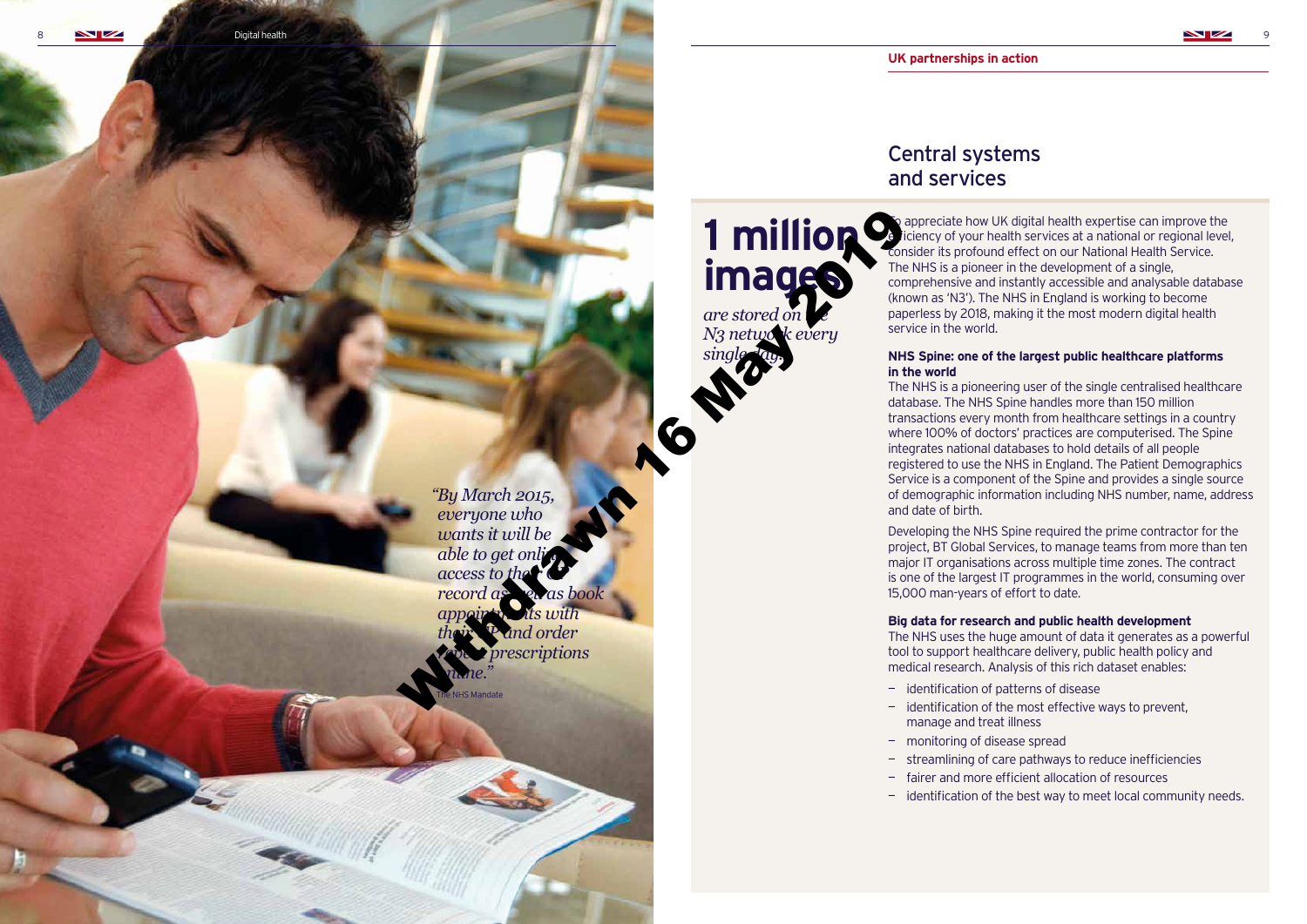## **The Kuwait Scotland eHealth Innovation Network (KSeHIN)**

 $k$ eHIN aims to exploit the exceptional educational, research and informatics resources in Kuwait and Scotland to advance clinical care, research and training in diabetes and other chronic diseases. It is a collaboration between the Ministry of Health and Dasman Diabetes Institute in Kuwait and a Scottish consortium consisting of the University of Dundee, NHS Tayside and Aridhia, a Scottish company supporting the management of chronic diseases through health informatics.

Aridhia's Kuwait Health Network (KHN) informatics portal, which connects all primary health centres in Kuwait and the Dasman Diabetes Institute, is being rolled out nationwide to include all state-owned hospitals. A new disease registry and electronic shared clinical care record will support both integrated care of diabetes across Kuwait and world-leading collaborative research activities. KHN will link primary care clinics with hospitals and specialist clinics in real-time, presenting information at the point of care to improve decision making.

The registry will track the diabetic patient cohort, monitor clinical outcomes and implement public health screening to reduce disease complications. Aridhia is also integrating laboratory information system data from the major hospitals and polyclinics to provide a national reporting service.

#### **www.aridhia.com**

#### **UK Biobank**

 $M^{20}$ 

UK Biobank has been created to have a central role in a long-term study to monitor people's health over a 30-year period. The project recruited 500,000 people aged between 40 and 69 years in 2006-2010 from across the UK. The participants have undergone various tests and provided detailed personal information. The study will create a powerful resource for identifying why some people develop particular diseases and others do not.

**www.ukbiobank.ac.uk**

#### **Health & Social Care Information Centre (HSCIC)**

HSCIC brings together knowledge and implementation skills for data, information and IT systems across the span of the health sector. Not only does HSCIC cover health and social care, but it also understands how to take disparate data from the entire health space in order to produce reliable indicators and products which allow key decisions to be made.

HSCIC is well versed in working on the global stage to help develop meaningful standards in health information. This knowledge is crucial for the interoperability of data and systems, without which it becomes very hard for providers to share information in order to improve the safety, quality and efficiency of care.

Recently HSCIC secured international status for the UK as an expert centre for global health classifications. It is committed to improve health through ongoing development, maintenance and promotion of an integrated suite of health classifications that provide information of value and utility across the world.

#### **www.hscic.gov.uk**

#### **Scottish Care Information Diabetes Collaboration (SCI-D**

SCI-DC uses big data to drive integrated care for patients y diabetes throughout Scotland. A real-time, web-based IT holds records of over 270,000 Scottish patients with including data on all areas of their healthcare. This of big data has transformed the way diabetes is  $n \rightarrow \infty$  and treated in Scotland, leading to better care and clinical outcomes. Rates of amputations and diabetic retinopathy have both decreased. Many patients have also agreed to take part in research on diabetes, enabling fast  $\mathbf k$  channel into clinical trials.

**www.sci-diabetes.scot.nhs.uk**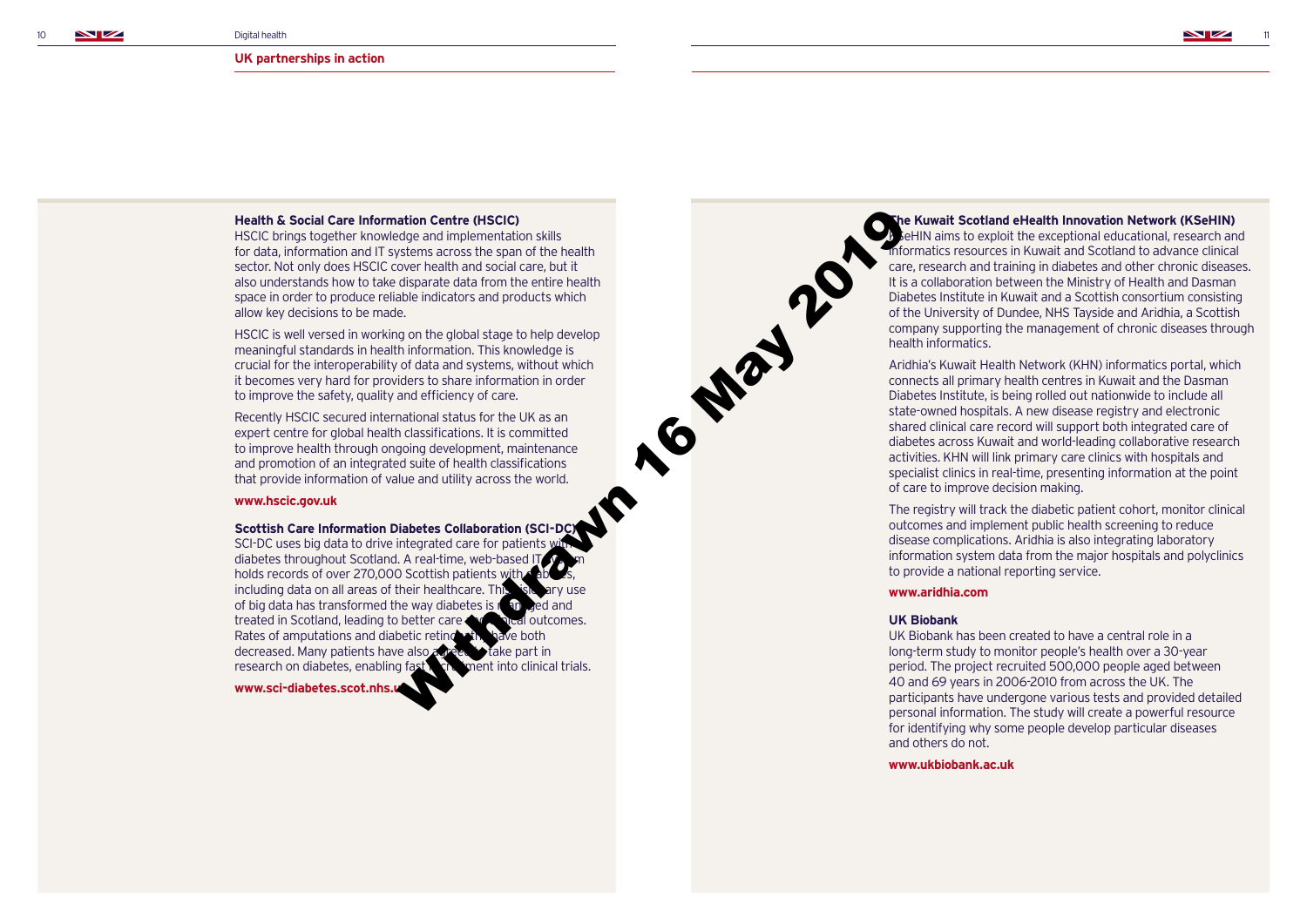## Local systems and services

Digital health has brought huge benefits to primary care in the UK. A universal electronic patient record system allows doctors to work more efficiently, meaning patients get a better service. The system also gives feedback to doctors on their performance. You can access the same expertise used to develop the solutions below.

**Integrating health and social care: Northern Ireland**

Northern Ireland is the only part of the UK where health and social services are integrated. It has a single electronic care record for every patient, pulling together data from existing systems and making them available to authorised staff wherever the patient is located. Northern Ireland's approach has received an award from the European Commission as part of its European Innovative Partnership on Active and Healthy Ageing. Northern Ireland is now regarded as having one of the most successful systems in Europe for raising the quality of health and social care for the elderly.

**Joined-up healthcare using electronic patient records: TPI** British company TPP are dedicated to delivering world-cla healthcare software through their innovative products:  $S$   $\hat{S}$ SystmOnline, SystmConnect and SystmInsight. Their to join up healthcare based on a shared medical re access to clinical data and empowering patients  $\mathbf{t}$  of  $\mathbf{t}$  part in their care. They are known for their outstanding achievements in the UK, providing electronic health records on a single instance database for 35 million patients. More than 200,000 NHS staff use TPP's product, performing an average  $\alpha$  20 million transactions on TPP's servers every day.

Other countries are now implementing TPP's systems to improve the delivery of patient care.

**www.dhsspsni.gov.uk/index/hss.htm**

ina - TPP are working with the Zhejiang Provincial Centre for bease Prevention and Control (CDC) in a project to enhance the public health surveillance system for Zhejiang's 54 million citizens. TPP are also working with Ninghai and Nanjing Health Bureaux on pilot projects to introduce an electronic patient record system into several community clinics.

Middle East – TPP has an agreement with health ministers from the Gulf Cooperation Council to explore the development and implementation of an electronic patient record system across the Gulf States. Specific projects include the possible introduction of a primary health electronic record system in Saudi Arabia and an international referral electronic system in Kuwait.

**www.tpp-uk.com**

 $m^{3}$ 

### **Developing a community clinical information system in China: Nine Health Community Interest Company**

Nine Health Community Interest Company (NHCIC) have signed a co-operation agreement with Lantone Technology Company from Hangzhou to develop an intelligent community clinic information system at sites in Zhejiang province.

The project will use innovative new semantic technology for clinical information support and intelligence processing using Chinese National Guidelines and Chinese medicine. NHCIC will be working with MiTac Corporation to deliver the mobile technology component of the system.

The first NHCIC China team members will include clinically qualified information systems experts with national and international design expertise, a system architect and an experienced developer of both Chinese and NHS systems.

**www.ninecic.org.uk**

*" UK physicians stand out compared to physicians from other countries for receiving information about their performance. The vast majority of* 

*UK doctors reported that they received and reviewed physicians' performance information."*

The Commonwealth Fund, 2012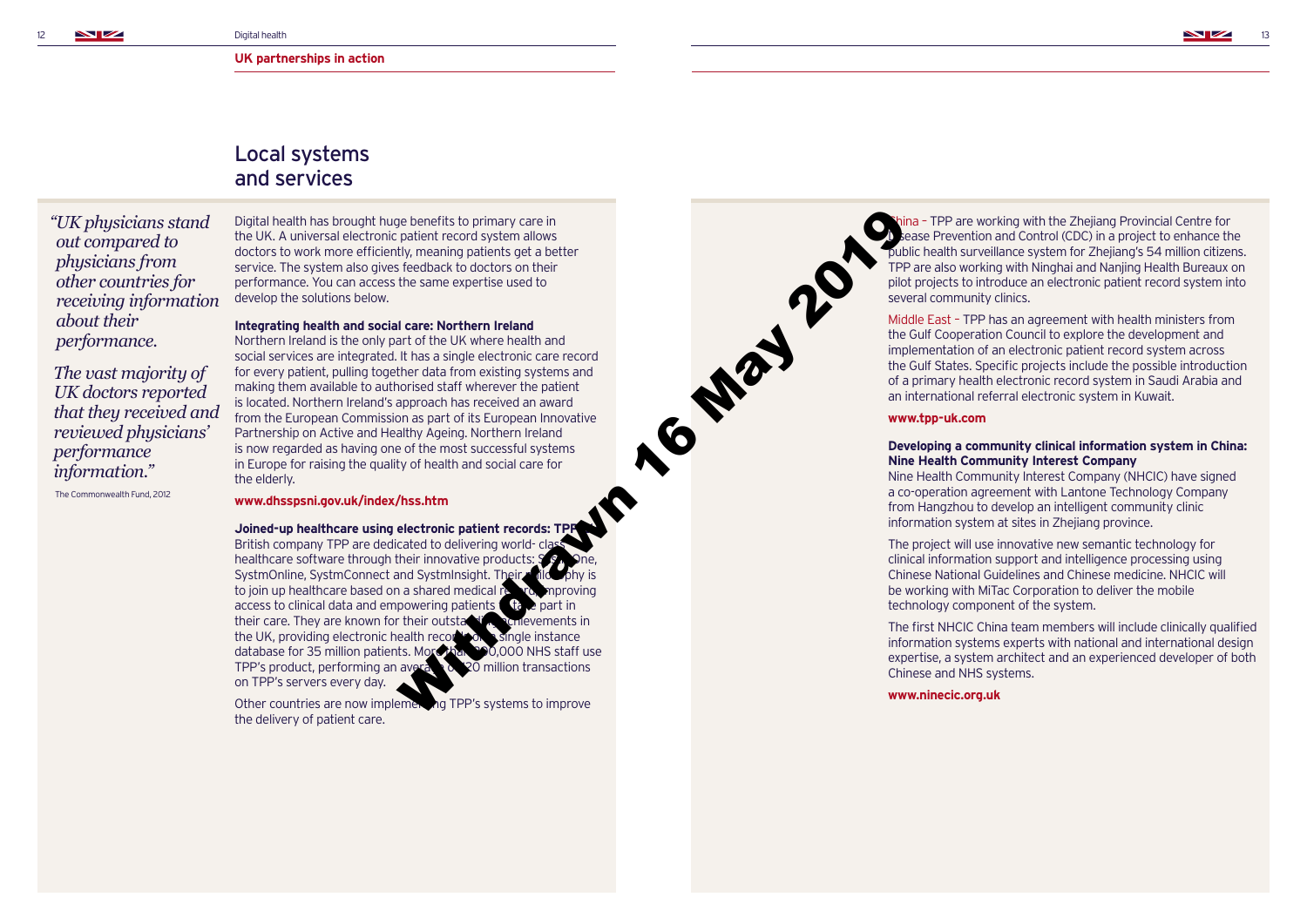### **Innovation to improve diagnosis of dementia: IXICO Ltd**

rly diagnosis of dementia can help patients access support and treatment that slows the progress of the disease. IXICO, a worldleading imaging company, developed Assessa, a digital tool that supports early and accurate diagnosis – a facility that, at the time, was only available in a few specialist centres.







IXICO's unique technology – quicker, cheaper and more accessible than the previous alternatives – is now being used in 450 imaging centres globally, including 25 hospitals in ten cities across China. The technology is also being piloted in the UK in community and hospital settings. In December 2013 IXICO signed an agreement with the Beijing Union Medical and Pharmaceutical General Corporation to support dementia diagnosis and advance public understanding of the disease.

**www.ixico.com**





#### **Primary care management systems: Albasoft**

Albasoft provides clinical audit, quality assurance, payment verification and data extraction services to NHS Scotland. Their EScro software ensures that contracted clinical services are delivered to the minimum agreed standard. The system is in daily use by healthcare professionals across three Health Boards covering more than 300 practices.

#### **www.albasoft.co.uk**

#### **Clinical decision support: BMJ Best Practice**

The hub is staffed 24 hours a day,  $s$  is a week. The patient's doctor is instantly informed about  $\sum$  consultations which occur via the telehealth hub. During  $\mathbf{h}$  is six months of operation, almost half of patients contacting the hub avoided visiting Accident and Emergency. Only 15% of patients needed admission and in these cases the process was streamlined to allow direct admission to a ward. Consultations in clinics via video link also save patients from having to go to hospital.

BMJ Best Practice is a point-of-care decision support service which brings together regularly updated research evidence with guidelines and the knowledge of international experts, direct to the online device of their choice. BMJ Best Practice is used in over 60 countries by medical schools, ministries of health, public and private hospitals and health networks.

#### **www.bestpractice.bmj.com**

#### **Avoiding emergency admissions: Airedale Hospital telemedicine service**

The Yorkshire and the Humber Telehealth Hub partnership of the best examples of good practice in Europe in the te field. Airedale Hospital provides telemedicine services patients manage chronic illness effectively and a admissions to hospital. Patients linked to the tele those with chronic heart failure, chronic obst disease and diabetes. Over 2,000 care home residents are also linked to the telehealth hub. systems: Albasoft<br>
explainance, payment<br>
the contracted clinical services<br>
that contracted clinical services<br>
agreed standard. The system is<br>
agreed standard. The system is<br>
discussionals across three Health<br>
With back res

**www.airedale-trust.nhs.uk**

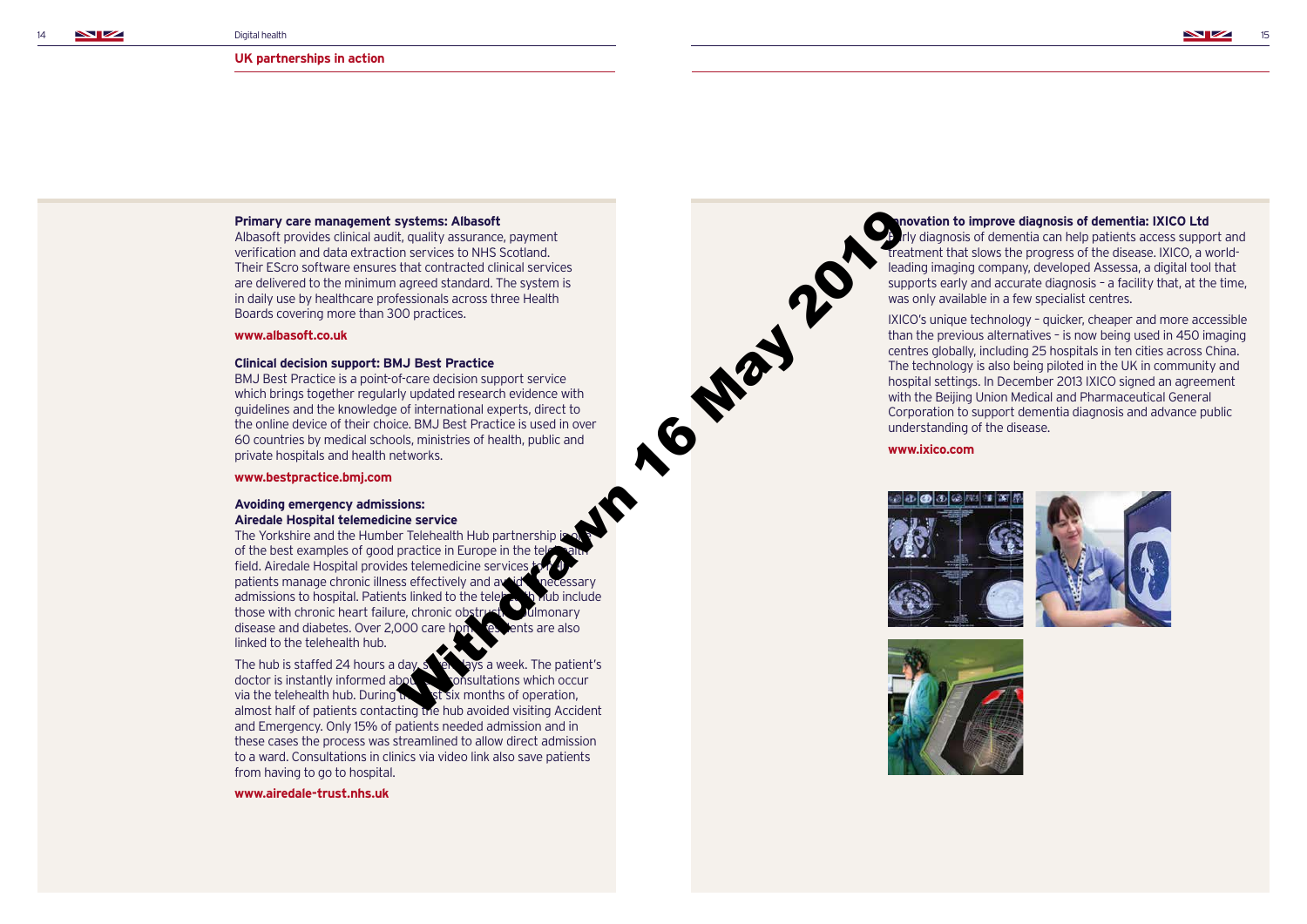## Personal care solutions

#### **Self-care**

Digital technologies are empowering people to understand and manage their own health. UK expertise can be especially valuable if you are planning services to meet the needs of an ageing population. There are excellent examples of UK organisations delivering digital services to relieve pressure on frontline services.

Partnership with a wide range of providers is vital to the site's success. Around 10 million people each month access NHS Cho via more than 400 partner websites and applications run by  $\Lambda$ organisations, local authorities and commercial companies

**A trusted source of healthcare information: NHS Choices**

With about 40 million page visits a month, NHS Choices is the biggest and most visited health information website in Europe and one of the ten most visited health portals in the world. It includes more than:

Many UK organisations, working closely with the NHS, running the NHS, running the NHS, running the NHS, running  $R$ , running  $R$ , running  $R$ , running  $R$ , running  $R$ , running  $R$ , running  $R$ , running  $R$ , running  $R$ , r online portals to help people manage the independent for longer.

- 20,000 regularly updated articles
- 1,000 videos
- 120 health tools
- 50 postcode-search directories to help visitors find, choose, compare and comment on health services across England.

Grey Matters provides state-of-the- $a^*a^*$  online resources that improve people's lives, promote  $\mathcal{C}$  constantion and allow them to stay in their homes. Supporting people with long-term conditions such as dementia, hypertension and rheumatoid arthritis, the range of customisable solutions includes health records, real-time communication, specific modules for each condition and games to influence patient behaviour and enhance patient-carer interaction.

#### **www.nhs.uk**

#### **Other self-help portals**

#### **www.greymattershc.co.uk**

— track how medication and illness is affecting them over time — share this information with healthcare professionals.

The UK is currently the largest spender in the EU on telehealth. You can access the expertise gained through running the largest randomised control trial of telehealth and telecare in the world – the Whole System Demonstrator programme.

#### **Proving the benefits of telehealth**

Conducted for the NHS in England, the Whole System Demonstrator programme involved more than 6,000 patients and 238 doctors' practices across three areas in England. More than 3,000 people with one of three conditions (diabetes, heart failure and chronic obstructive pulmonary disease) were

**mHealth**

The UK's success at creating ground-breaking mHealth applications stems from collaboration between specialists in our technology and creative sectors. This combination of expertise – including software engineering, interactive and interface design, 3D animation and games development – can help you deliver innovative mHealth applications.



### **The world's first mobile connected diabetes management**

## **system: Cellnovo**

The Cellnovo system is the world's first mobile-connected diabetes management system. It uses intuitive operation and real-time tracking to help users enjoy life, reassured by the ability to monitor blood glucose levels, insulin use, activity and diet. The on-line data management system sends instant clinical information to healthcare professionals and caregivers.

#### **www.cellnovo.com**

**75%**  *of the UK population go online for health information.*

**>50%**  *of the UK population use the internet to self-diagnose.*

> \* Whole System Demonstrator programme, conducted for the NHS in England.

andle my Health helps people to manage their medication d improve overall quality of life. Available on smartphones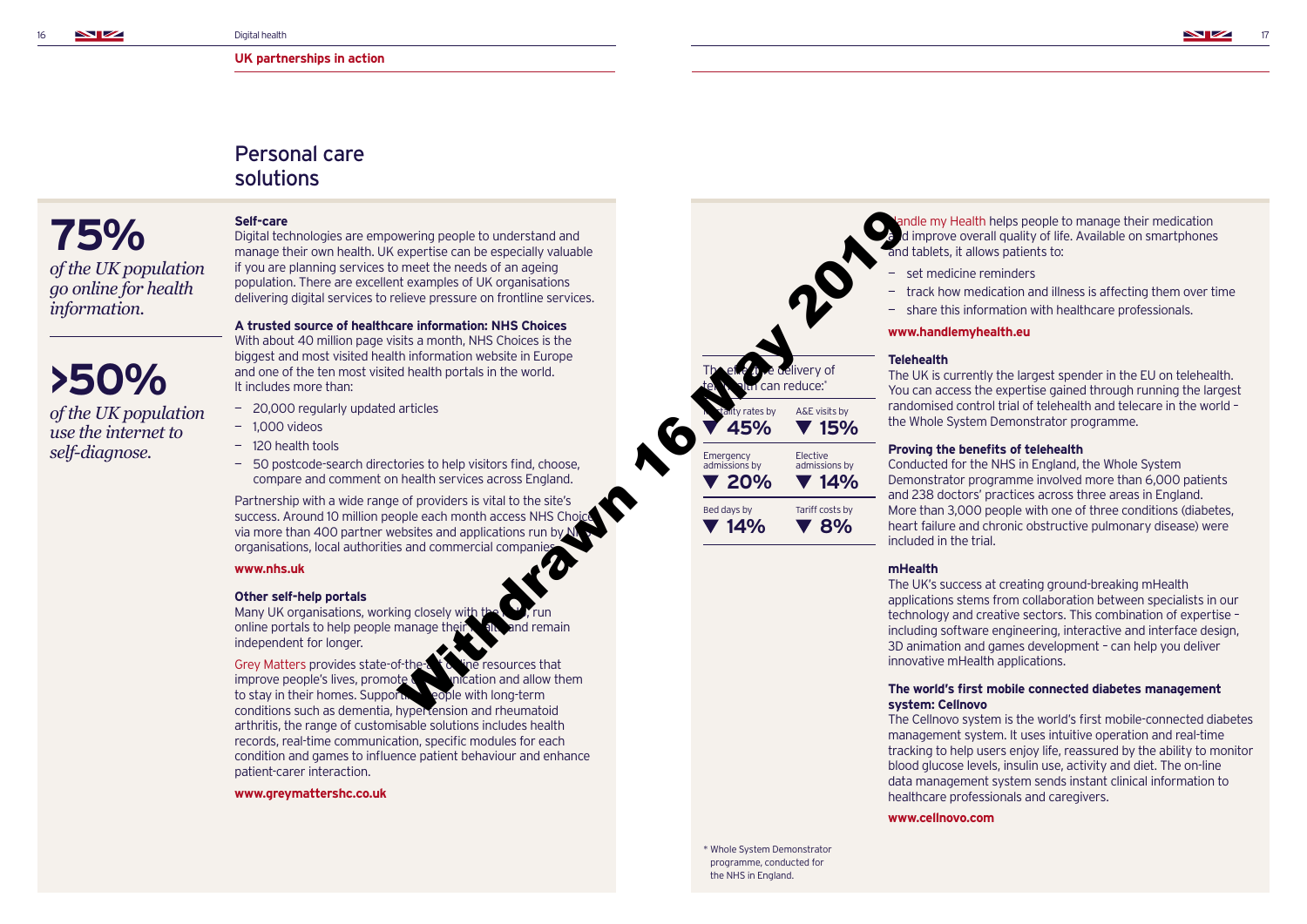NHS London asked mobile app company DW to create a smartphone app that gives young people easy access to information on the vast range of support services on issues such as mental health, sexual health, drugs, alcohol and smoking. The result is the Well Happy App, an accessible source of information on more than 1,000 support services. The app has a social networking facility via email or text which can be used, for example, to send out eCards illustrating particular health issues. The Well Happy App also integrates a custom third party web service which pinpoints services on a Google Map. d NHS London<br>
or propagary Divit o create a<br>
or of supports expressions insues<br>
constrained the distribution and smoking<br>
pp, an accessible source of<br>
the may alcoholo and smoking particular health<br>
so integrates a custom

#### **The Well Happy App: DW and NHS London**

#### **www.dw-uk.com**

#### **Your.MD**

Be He@lthy, Be Mobile is a global mHealth progra non-communicable diseases in low and middle income countries. Healthcare provider BUPA, British multination company GlaxoSmithKline and Public Health partners in a ground-breaking collaboration Health Organization and the International Telecommunication Union. The programme is developing approaches to combat diseases such as diabetes, cancer, can covascular and chronic respiratory conditions.

Using information from NHS Choices, Your.MD provides personalised healthcare advice on mobile devices. Individuals are able to access information on how to identify, treat, and live with conditions in seconds. Your.MD helps both people in the western world with busy lives and those in developing countries where access to primary healthcare may be limited.

#### **www.your.md**

#### **Be He@lthy Be Mobile: UK expertise for a global mHealth services**

**www.itu.int/en/ITU-D/ICT-Applications/eHEALTH/Be\_healthy**

**For innovative, integrated and sustainable healthcare solutions, choose the UK, home of the NHS.**

**The UK is creating a stand-out Pavilion and global events programme under the theme Grown in Britain, to promote UK capabilities and leadership in business, science and culture. Milan Expo 2015 takes place from May to October 2015 and aims to highlight the challenges of feeding the planet.**

**Visit www.gov.uk/milanexpo2015 to find out more.**





Official Particin





**@UKPavilion2015**